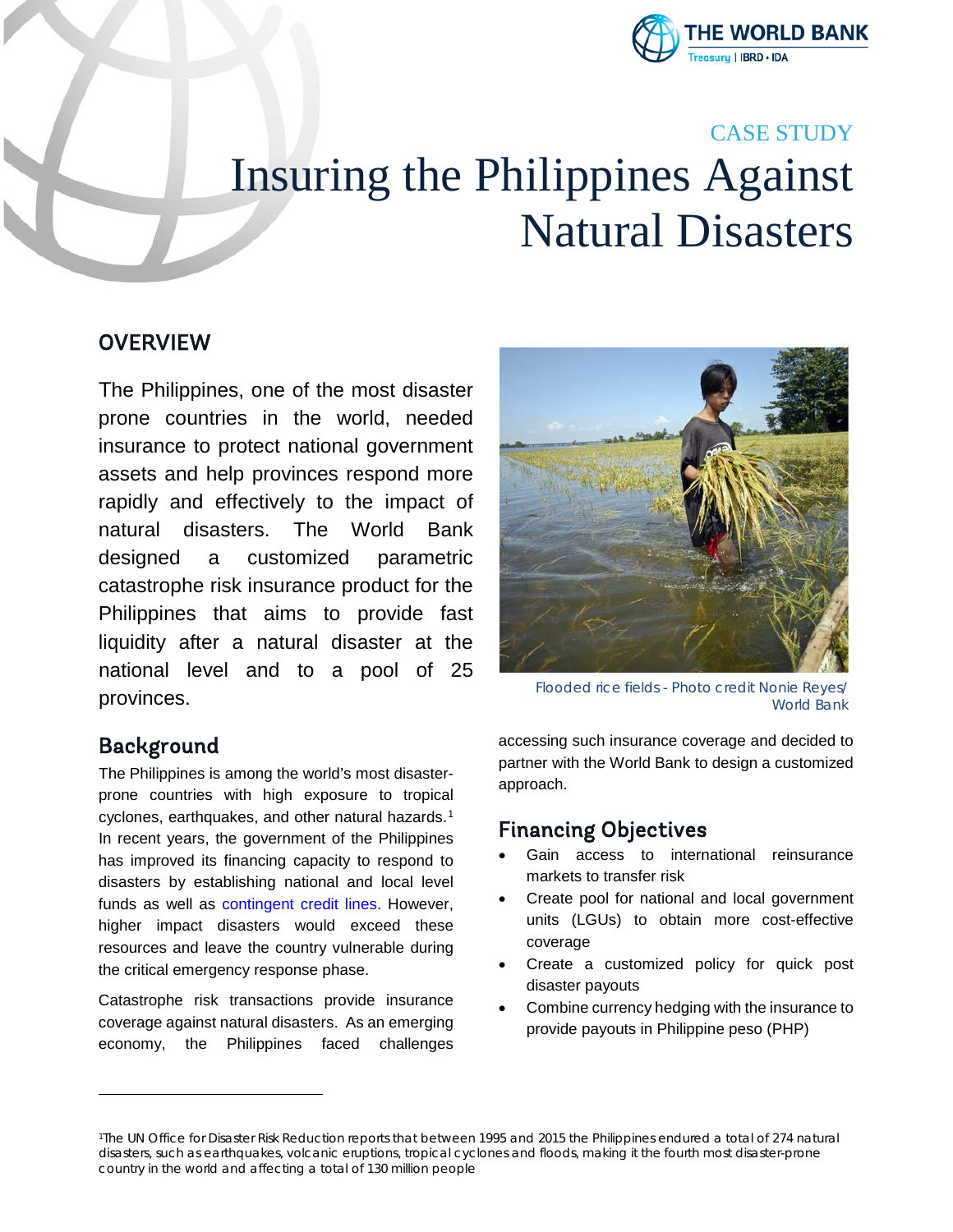## Financial Solution

The Philippines obtained a catastrophe risk parametric insurance policy with annual coverage of US\$206 million for national government assets against earthquakes and severe typhoons, and protection against severe typhoons for 25 provinces.

Parametric insurance is a type of insurance that makes a specified payment upon the occurrence of a triggering event, satisfying pre-agreed characteristics, such as the magnitude of an earthquake or the intensity of a typhoon. Since the payment of claims depends on parametric triggers, and not on actual losses which would take time to assess in the field, claims can be paid much faster. Payments can materialize within weeks compared to several months for traditional insurance. Parametric catastrophe risk insurance can therefore be used to provide prompt financing support to governments facing risks from natural disasters.



## How does the financing work?

## Outcome

.

This transaction is the first of its kind in the Philippines, and marks the first time that the World Bank has entered into a reinsurance agreement with a governmental agency. Also, it is the first time a catastrophe risk transaction has been executed in local currency. The transaction aims to provide rapid liquidity to the government after a natural disaster to better support emergency response and maintain essential services until additional resources become available.



#### For information:

Miguel Navarro-Martin, Manager of Financial Products and Client Solutions [mnavarromartin@worldbank.org,](mailto:mnavarromartin@worldbank.org) +1 (202) 458 4722